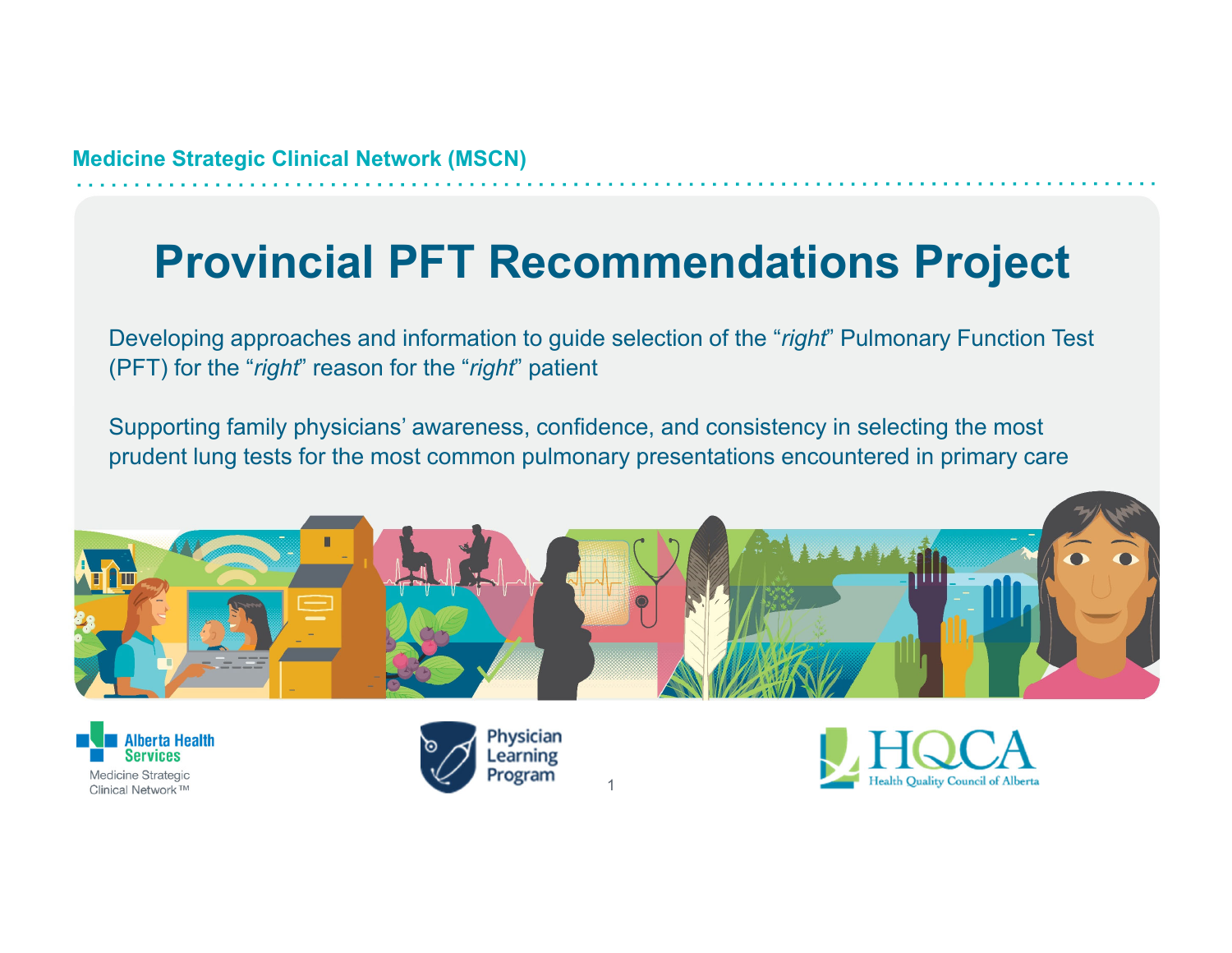## **Why does this matter?**

- $\bullet$  Over **600,000** Albertans have <sup>a</sup> current diagnosis of asthma or Chronic Obstructive Pulmonary Disease (COPD) *(Alberta Health Interactive Health Data Application (2019))*
- •An estimated **20‐70%** of patients are undiagnosed due to the underuse of post‐bronchodilator spirometry\*
- •• In 33% of Canadian adults seen by a specialist, asthma couldn't be established objectively despite a recent physician diagnosis\*
- Up to **6%** of patients diagnosed with asthma instead had an unrecognized **serious cardiorespiratory condition\*** \**Aaron SD et al. Underdiagnosis and Overdiagnosis of Asthma. 2018*

### **Recommendations for common pulmonary presentations**

Asthma – **Spirometry** Interstitial lung disease – *Full PFT* **COPD - Spirometry**  – **Spirometry** Undifferentiated shortness of breath – *Full PFT* Chronic (or subacute) Cough ‐ **Spirometry**

November 15, 2021